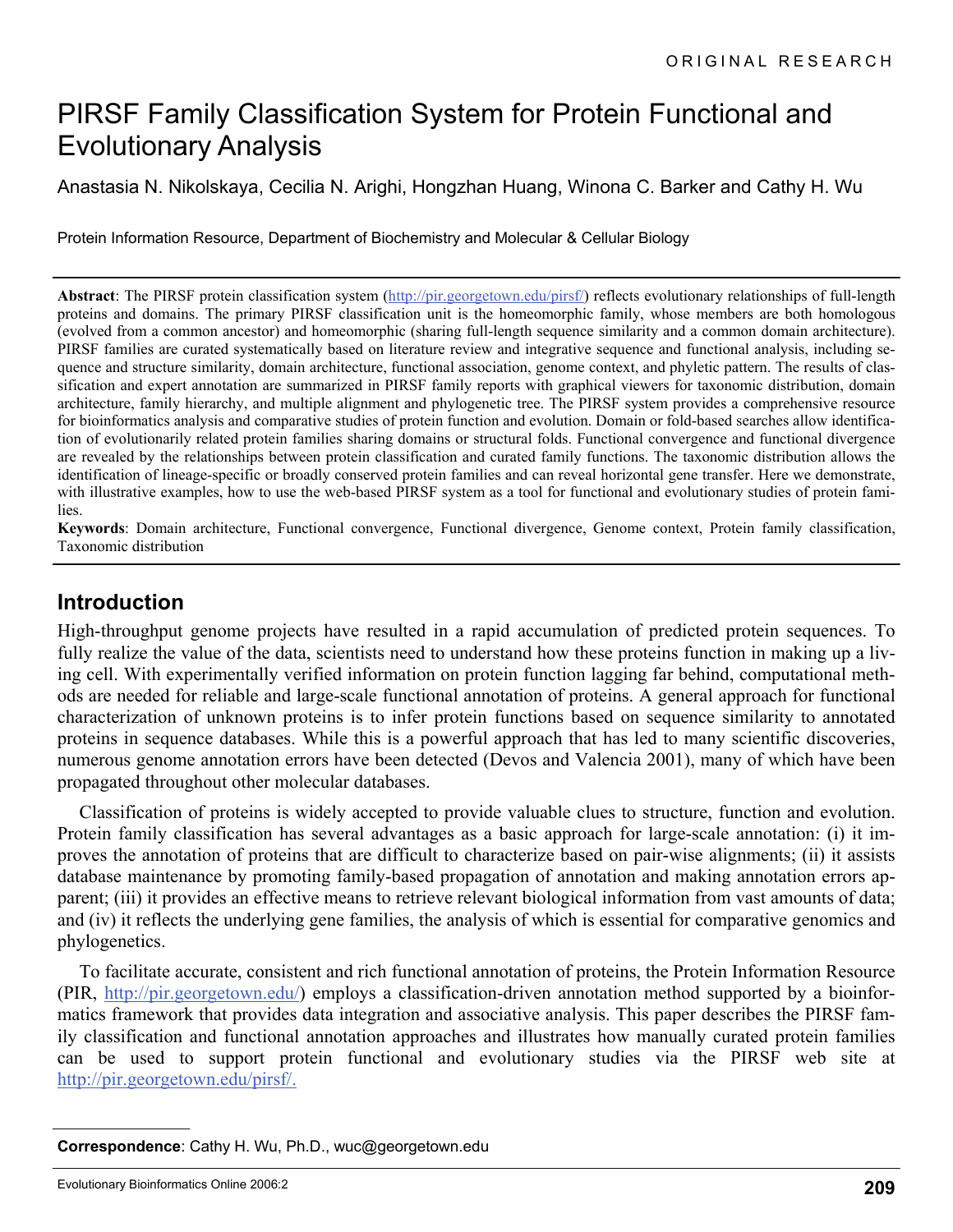# **PIRSF Family Classification and Annotation**

# PIRSF classification concept

Derived originally from the protein superfamily concept articulated by Margaret Dayhoff (1976), the PIRSF family classification system applies a network structure for protein classification from superfamily to subfamily levels (Wu et al 2004a). The primary PIRSF classification unit is the *homeomorphic family* whose members are *homologous* (sharing common ancestry) and *homeomorphic* (sharing full-length sequence similarity with common domain architecture). Common domain architecture is indicated by the same type, number, and order of core domains, although variation may exist for repeating domains and/or auxiliary domains. Basing classification on full-length proteins allows annotation of biological functions, biochemical activities, and sequence features that are family specific, while the domain architecture of a protein provides insight into general functional and structural properties, as well as into complex evolutionary mechanisms.

Each protein can be assigned to only one homeomorphic family, which may have zero or more parent *superfamilies* and zero or more child *subfamilies*. The parent superfamilies connect related families and orphan proteins based on one or more common domains, which may or may not extend over the entire lengths of the proteins. The child subfamilies are homeomorphic groups that may represent functional specialization. The flexible number of parent-child levels from superfamily to subfamily reflects natural clusters of proteins with varying degrees of sequence conservation. While a protein will belong to one and only one homeomorphic family, multi-domain proteins may belong to multiple superfamilies (hence, the network structure). A domain superfamily, which consists of all proteins that contain a particular domain, is usually represented by the corresponding Pfam domain (Bateman et al 2004) for convenience.

#### PIRSF classification and curation workflow

The workflow for PIRSF family classification and

curation is depicted in Figure 1. Homologous protein families are defined systematically in an iterative mode that couples manual analysis with computerassisted clustering and information retrieval. The procedure that progresses from unclassified proteins to non-curated clusters (steps 1-3) to fully curated PIRSFs (steps 4-8) is summarized below:

- 1. *Computational generation of homeomorphic clusters* based on full-length sequence similarity using both pair-wise and cluster-based parameters.
- 2. *Computational preprocessing and domain mapping of preliminary clusters* by retrieving relevant information for all member proteins, including related sequences, sequence features (domains, motifs, sites) and selected annotation from the PIR data warehouse.
- 3. *Automatic placement of new* proteins into existing families based on BLAST and HMM results with stringent threshold values to avoid false positives. Assignments not made automatically can be added in Step 4.
- 4. *Computer-assisted expert analysis to define homeomorphic families* based on sequence similarity, domain architecture, and taxonomic distribution. Family membership is defined, delineating full members and associate members, and selecting representative members and seed members.
- 5. *Hierarchies (parent superfamilies and/or child subfamilies)* are created when necessary. The number of hierarchical levels varies, depending on the diversity of the protein group, evolutionary age of the subgroups and the level of functional specialization and diversity. Subfamilies are created when necessary to account for functional divergence and to provide accurate protein annotation.
- 6. *Expert annotation* includes extensive review of relevant publications in order to assign accurate and up-to-date names and functions to the family and its members. In the absence of experimental data, functional predictions inferred from sequence and/or structural similarity, genome context, and other evidence are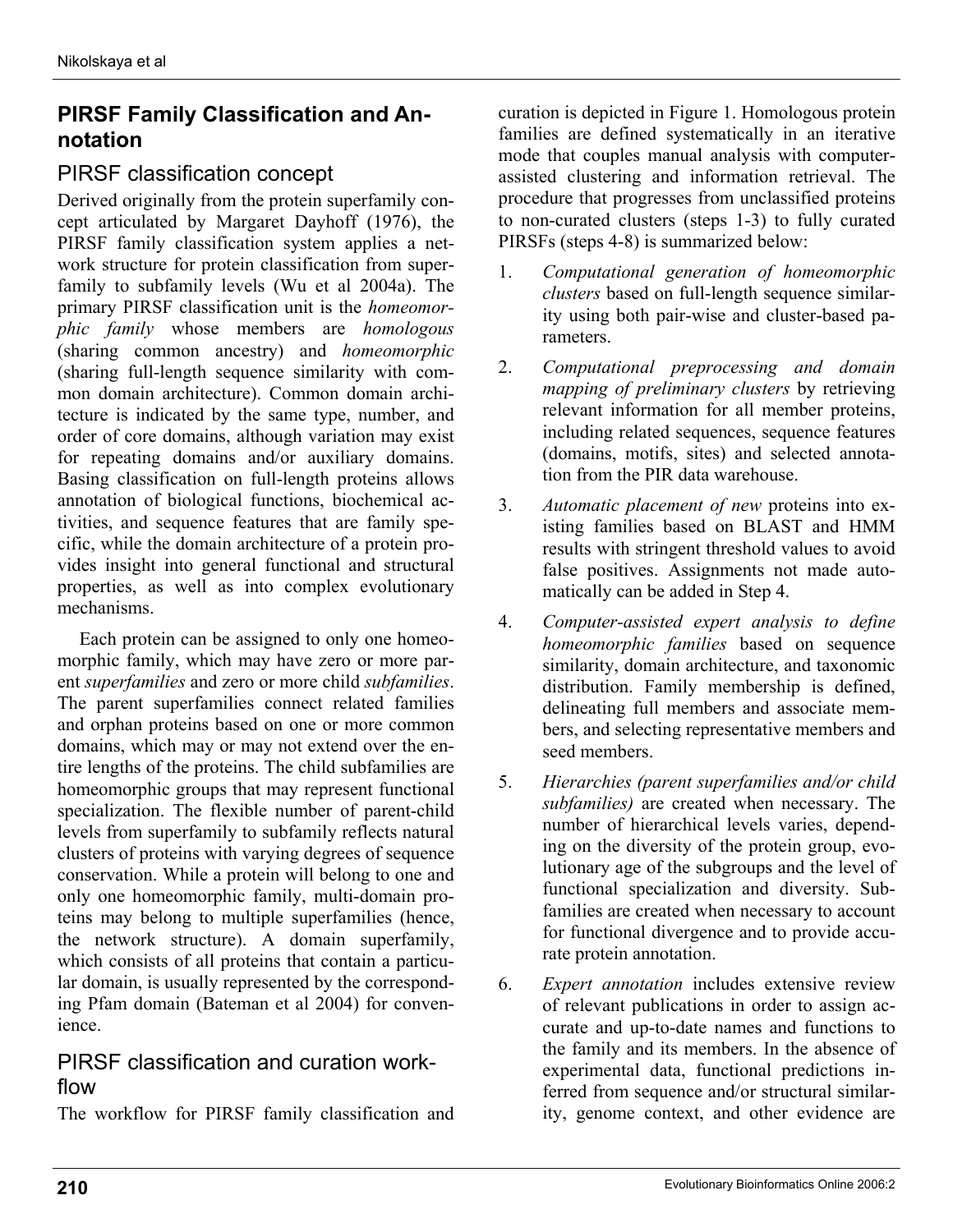

**Figure 1.** PIRSF protein family classification and curation workflow

made whenever possible. Name, bibliography and an optional abstract are assigned to the PIRSFs.

7. To ensure accurate and appropriate transfer of the annotations from the curated PIRSF family onto its individual member proteins, name rules and optional site rules are created.

Seed members are used for the automatic generation (with optional expert review and analysis) of family-specific hidden Markov models (HMMs), multiple sequence alignment, and neighbor-joining phylogenetic tree.

The PIRSF system consists of two data sets: noncurated clusters and curated families. Currently, about a third of UniProtKB sequences are classified into over 35,000 clusters, including single-member clusters. The non-curated clusters are computationally defined using both pairwise-based parameters and cluster-based parameters. Systematic family curation is being conducted in a two-tier process to improve the quality of automated classification, with over 4,500 preliminarily curated and 3,900 fully curated families currently available. The preliminary curation provides membership and domain architecture characteristic of the family, while the full curation provides additional annotation, including family name, parent-child relationships, family description, and bibliography. Literature-based curation ensures that users are provided with high quality, accurate and up-to-date experimental data.

#### Integrative functional annotation of PIRSF families

Systematic PIRSF family curation integrates various types of information about the protein family and its members, including sequence and structure similarity, domain architecture, function, genome context, and phyletic pattern, depending upon the special properties of the protein families.

*Sequence similarity.* It is widely known that protein function can remain conserved in related proteins across major taxonomic groups and/or when sequences have diverged so that sequence similarity is very low. This allows similarity-based predictions of functions for uncharacterized proteins and protein families, ranging from fairly obvious to those requiring elaborate sequence and structure comparisons using additional tools such as PSI-BLAST, profile searches, manual construction of sequence alignments and examination of conserved residues and motifs, structure-structure alignments, and other methods.

*Domain architecture***.** Protein families that contain the same domains need to be considered together in order to delineate a consistent classification and to facilitate similarity-based predictions. This approach supports better understanding of higherorder relationships among PIRSF homeomorphic families and the divergence of families/superfamilies with a given domain. Furthermore, the evolutionary mobility of certain domains (resulting in domain accretion in multi-domain proteins), the rapid sequence divergence associated with reallocation of functions, and the emergence of distinct functions among relatively close members of a protein family come into focus (Aravind et al 2002). Protein domain organization is particularly informative for analyzing multidomain protein families.

*Function and genomic context***.** Surveying proteins and protein families participating in the same biochemical pathway, protein complex, or other functional subsystem facilitates annotation of the relevant proteins, especially when combined with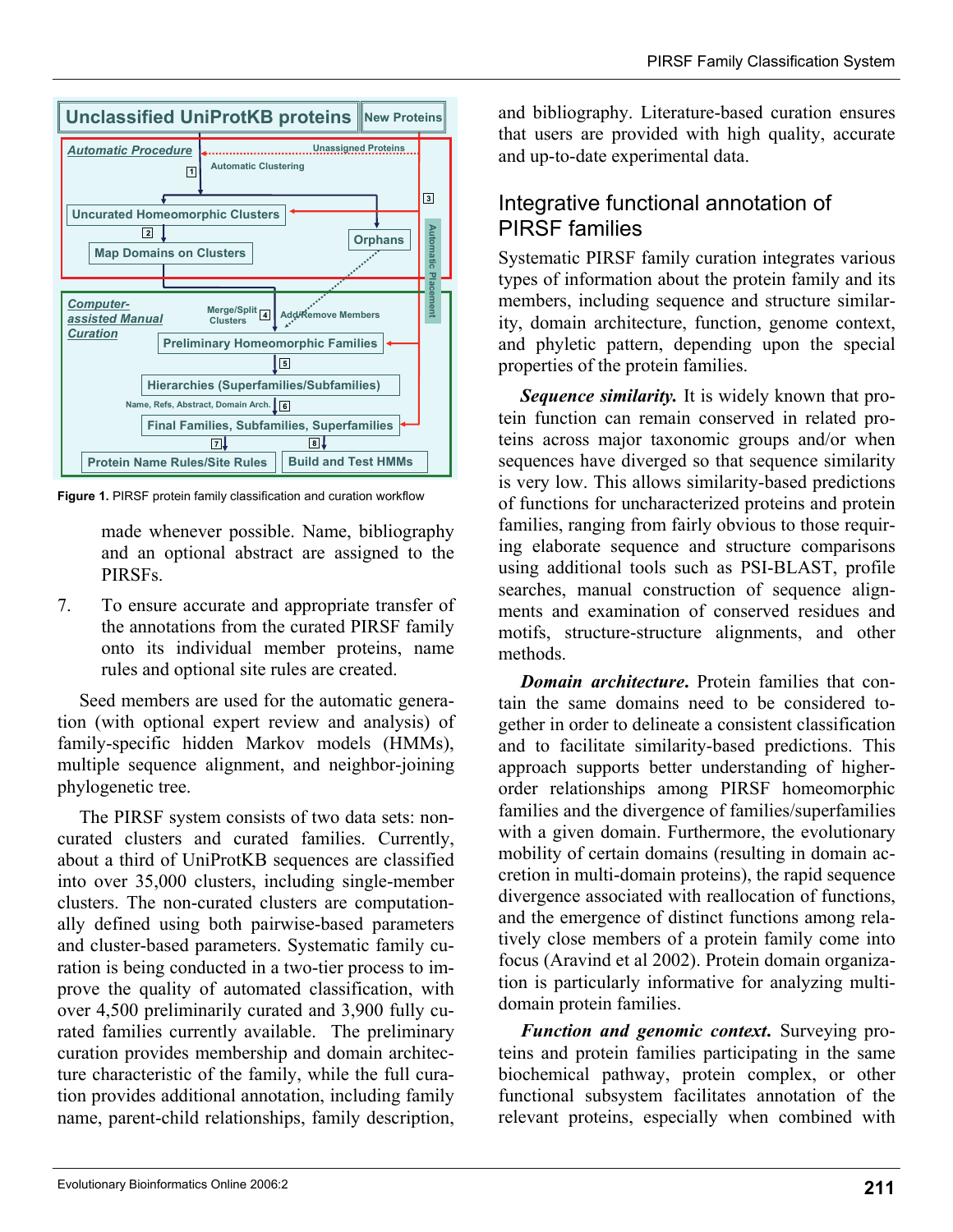the genomic co-localization information. In its simplest and most widely used form, context analysis means "operon structure" where, in prokaryotes, genes encoding enzymes involved in the same metabolic pathway often cluster together in the genome. Analysis of other types of context information, including protein fusion events, occurrence profiles or signatures, and shared regulatory sites can allow inference of functional coupling for proteins participating in related cellular processes. We have adopted the SEED platform developed by the FIG group (http://www.figresearch.com/) for genome context visualization to facilitate functional subsystem analysis (Osterman and Overbeek 2003).

*Phyletic pattern.* With the underlying taxonomic information, one can derive phyletic (phylogenetic) patterns of PIRSFs, indicating the presence or absence of corresponding proteins in completely sequenced genomes, to identify PIRSFs that occur only in given lineages or share common phylogenetic patterns. The latter sets of PIRSFs may indicate participation in the same functional system, especially if the associated pattern is unusual. Combining phylogenetic pattern and biochemical pathway information for protein families allows identification of cases where known functions have yet to be aligned with particular proteins. It may also allow for identifying alternative pathways for the same end product in different taxonomic groups (Wu et al 2004b).

*Integrative annotation of unknown proteins.* The collective use of multiple approaches often leads to functional prediction for families of uncharacterized proteins. The following example shows the annotation of several "conserved hypothetical" protein groups as the subunits of the [NiFe] hydrogenase-3-type complex Eha, based on coexpression data, sequence conservation, genome context and phyletic profile.

The energy-converting hydrogenase A (*eha*) operon encodes a putative multisubunit membranebound [NiFe]-hydrogenase Eha in *Methanobacterium thermoautotrophicum* (Tersteegen and Hedderich 1999). Experimental data on transcription

**Table 1.** Genome context of [NiFe]-hydrogenase-3-type complex Eha in completely sequenced Euryarchaeotic genomes. The first 15 genes in the operon are shown.

\* Mt, *Methanobacterium thermoautotrophicum* str. Delta H; Mj, *Methanocaldococcus jannaschii* DSM 2661; Mk, *Methanopyrus kandleri* AV19; Mm, *Methanococcus maripaludis* S2.

Genes encoding proteins not homologous to the *Methanobacterium thermoautotrophicum* counterparts, and therefore not members of the listed PIRSFs.

| <b>PIRSF ID and Name</b>                                                                          | Mt <sup>*</sup> Gene | Mk <sup>*</sup> Gene | Mj <sup>*</sup> Gene | Mm <sup>*</sup> Gene |
|---------------------------------------------------------------------------------------------------|----------------------|----------------------|----------------------|----------------------|
| PIRSF005019: [NiFe]-hydrogenase-3-type complex Eha, membrane protein EhaA                         | <b>MTH384</b>        | MK0477               | MJ0528               | <b>MMP1448</b>       |
| PIRSF019706: [NiFe]-hydrogenase-3-type complex Eha, membrane protein EhaB                         | <b>MTH385</b>        | MK0476               | MJ0527               | MMP1449              |
| PIRSF036534: [NiFe]-hydrogenase-3-type complex Eha, membrane protein EhaC                         | <b>MTH386</b>        | MK0475               | MJ0526.1             | <b>MMP1450</b>       |
| PIRSF006581: [NiFe]-hydrogenase-3-type complex Eha, membrane protein EhaD                         | <b>MTH387</b>        | MK0474               | MJ0526               | MMP1451              |
| PIRSF036535: [NiFe]-hydrogenase-3-type complex Eha, membrane protein EhaE                         | <b>MTH388</b>        | MK0473               | MJ0525               | <b>MMP1452</b>       |
| PIRSF019373: [NiFe]-hydrogenase-3-type complex Eha, membrane protein EhaF                         | <b>MTH389</b>        | MK0472               | MJ0524               | MMP1453              |
| PIRSF019136: [NiFe]-hydrogenase-3-type complex Eha, membrane protein EhaG                         | <b>MTH390</b>        | MK0471               | MJ0523               | <b>MMP1454</b>       |
| PIRSF036536: [NiFe]-hydrogenase-3-type complex Eha, membrane protein EhaH                         | <b>MTH391</b>        | MK0470               | MJ0522               | <b>MMP1455</b>       |
| PIRSF036537: [NiFe]-hydrogenase-3-type complex Eha, membrane protein Ehal                         | <b>MTH392</b>        |                      |                      |                      |
| PIRSF000215, subfamily PIRSF500037: [NiFe]-hydrogenase-3-type complex, membrane subunit C/<br>D/J | <b>MTH393</b>        | MK0468               | MJ0520               | <b>MMP1457</b>       |
| PIRSF036538: [NiFe]-hydrogenase-3-type complex Eha, membrane protein EhaK                         | <b>MTH394</b>        |                      | MJ0519               | <b>MMP1458</b>       |
| PIRSF004953: [NiFe]-hydrogenase-3-type complex Eha, membrane protein EhaL                         | <b>MTH395</b>        | MK0466               | MJ0518               | <b>MMP1459</b>       |
| PIRSF005292: [NiFe]-hydrogenase-3-type complex Eha, hydrophilic subunit EhaM                      | <b>MTH396</b>        | MK0465               | MJ0517               | <b>MMP1460</b>       |
| PIRSF002913, subfamily PIRSF500034: [NiFe]-hydrogenase-3-type complex, small subunit              | <b>MTH397</b>        | MK0464               | MJ0516               | MMP1461              |
| PIRSF000230, subfamily PIRSF500033: [NiFe]-hydrogenase-3-type complex, large subunit              | <b>MTH398</b>        | MK0463               | MJ0515               | MMP1462              |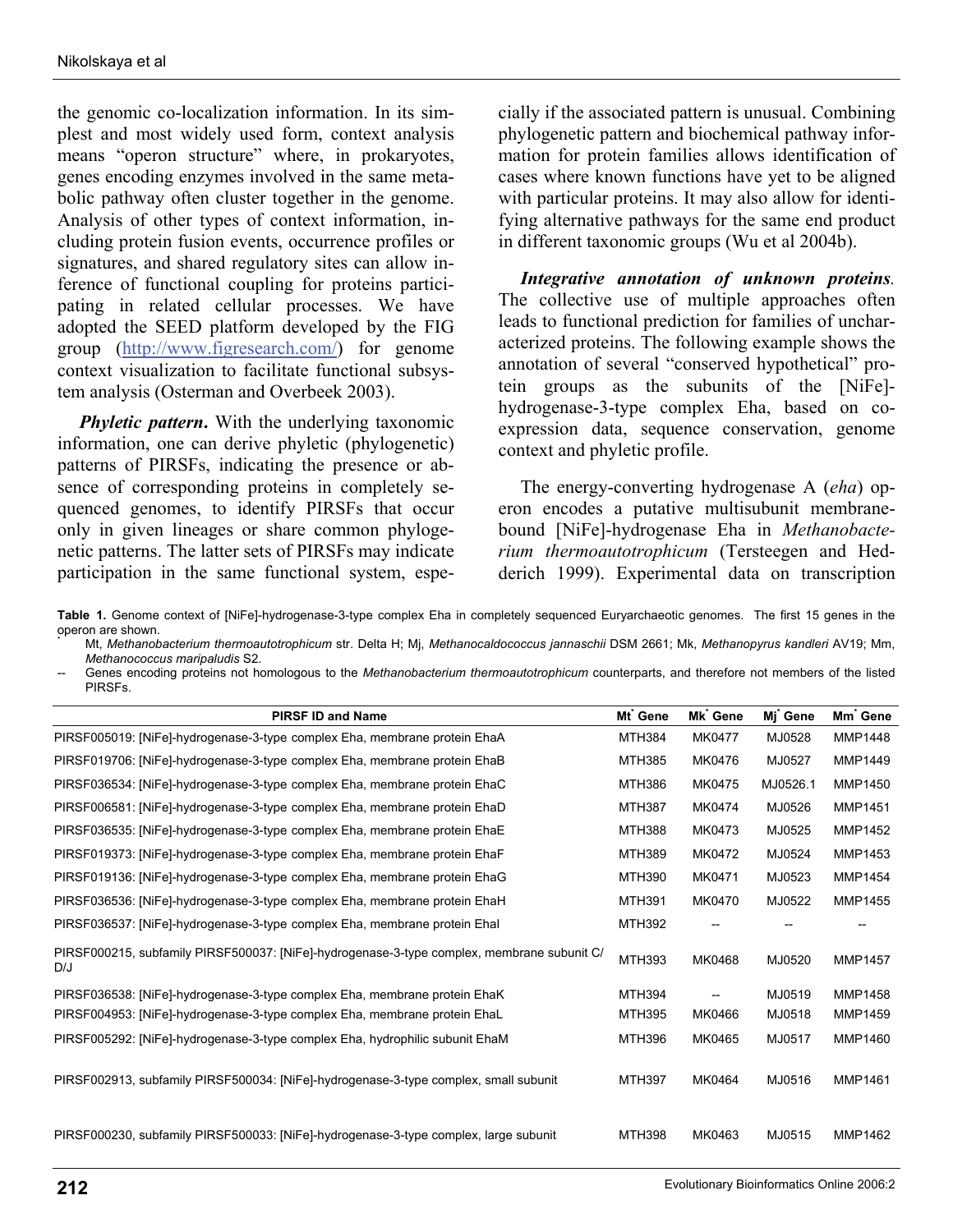suggests that the *eha* operon encodes at least 20 proteins (Tersteegen and Hedderich 1999), including four broadly conserved [NiFe]-hydrogenase subunits: large subunit (PIRSF000230, subfamily PIRSF500033), small subunit (PIRSF002913, subfamily PIRSF500034), membrane subunit J (PIRSF000215, subfamily PIRSF500037), and an integral membrane protein (PIRSF036536) that shares sequence similarity to the N-terminal half of the [NiFe]-hydrogenase large membrane subunit (Table 1). These four proteins show high sequence similarity to subunits of the Ech hydrogenase from *Methanosarcina barkeri*, hydrogenases 3 and 4 (Hyc and Hyf) from *Escherichia coli*, and CO-induced hydrogenase (Coo) from *Rhodospirillum rubrum*, all of which form a distinct group of multisubunit membrane-bound [NiFe]-hydrogenases and together are called hydrogenase-3-type hydrogenases.

In addition to these four subunits, the *M. thermoautotrophicum eha* operon encodes three polyferredoxins and 11 conserved hypothetical subunits—ten predicted integral membrane proteins and one hydrophilic protein. All of these proteins are expressed and, therefore, thought to be functional subunits of the *M. thermoautotrophicum* Eha hydrogenase complex (Tersteegen and Hedderich 1999), although direct experimental data are lacking. The remaining proteins suggested by the transcriptional data have homologs in other, unrelated systems (not hydrogenases) and are located in the downstream region of the operon not tightly linked to the rest, thus precluding unambiguous assignment.

None of the 11 conserved hypothetical subunits are found in any experimentally characterized mem-

brane-bound [NiFe]-hydrogenases (other hydrogenase-3-type hydrogenases such as Ech and Ecb have other, unrelated additional subunits). They are conserved only in four complete genomes of closely related Euryarchaeota (*M. thermoautotrophicum, Methanocaldococcus jannaschii, Methanopyrus kandleri* and *Methanococcus maripaludis)* and in *Methanobacterium thermoformicicum* (not a complete genome). Genome context of the corresponding genes in these organisms is also conserved, with the exception of the EhaI (PIRSF036537), which occurs only in *M. thermoautotrophicum* and *M. thermoformicicum,* and EhaK (PIRSF036538), which is missing in *M. kandleri* (they are replaced in the operons by unrelated membrane proteins). Based on these data, the corresponding eleven protein families were annotated as subunits of the multisubunit membrane-bound [NiFe]-hydrogenase Eha (Table 1). (Alternatively, they may encode components of a membrane-bound complex that couples hydrogenase activity to a process that is specific for methanogens, such as methanogenesis itself and/or some kind of electron transfer.) Thus, genome context, sequence similarity and phylogenetic profile collectively allow us to predict the function of the *M. jannaschii, M. kandleri* and *M. maripaludis* protein members of these families.

# Web-Based Access to PIRSF Protein Families

PIRSF protein families reflect evolutionary relationships, and function often follows along the family and/or subfamily lines. For a biologist seeking to collect and analyze information about a protein, matching a protein sequence to a curated protein

|    |   | <b>PIRSF Family Hierarchy</b>                                                                                          | 2. The<br>Figure<br>PIR<br>D A G      |
|----|---|------------------------------------------------------------------------------------------------------------------------|---------------------------------------|
| A. |   | <b>Protein Classification</b>                                                                                          | view<br>browser                       |
|    | ⊟ | PF04893 Yip1 domain                                                                                                    | displaying                            |
|    |   | ⊞<br>PIRSF007877 Yip5 [Validated] (39)                                                                                 | PIRSF025009                           |
|    |   | ⊟<br>HF PIRSF025009 Yip1/Yip4 [Validated] (68)                                                                         | family hierarchy                      |
|    |   | 国<br>PIRSF500238 Yip1 protein [Validated] (32)                                                                         | with<br>Yip1 and                      |
|    |   | $\Box$<br>PIRSF500239 Yip4 protein [Validated] (11)                                                                    | subfamilies<br>Yip4<br>protein<br>and |
|    |   | O02335 Euk/Animal :: Caenorhabditis elegans :: Hypothetical protein                                                    | membership.                           |
|    |   | O9VQZ0 Euk/Animal :: Drosophila melanogaster (Fruit fly) :: CG3652-PA (GH04132p)                                       |                                       |
|    |   | Q86MW5 Euk/Euglenozoa :: Leishmania major :: Terbinafine resistance locus protein YIP1                                 |                                       |
|    |   | Q9P6P8 Euk/Fungi-Metazoa :: Schizosaccharomyces pombe (Fission yeast) :: SPAC644.13c protein                           |                                       |
|    |   | O64614 Euk/Plant :: Arabidopsis thaliana (Mouse-ear cress) :: Expressed protein                                        |                                       |
|    |   | Q8LEI4 Euk/Plant :: Arabidopsis thaliana (Mouse-ear cress) :: Hypothetical protein                                     |                                       |
|    |   | Q93VH1 Euk/Plant :: Arabidopsis thaliana (Mouse-ear cress) :: AT4g30260/F9N11_110 (Hypothetical protein not annotated) |                                       |
|    |   | Q9SUL8 Euk/Plant :: Arabidopsis thaliana (Mouse-ear cress) :: Hypothetical protein F9N11.110 (Hypothetical protein     |                                       |
|    |   | Q8BR70 Euk/mammal :: Mus musculus (Mouse) :: Adult male corpora quadrigemina cDNA, RIKEN full-length enriched libra    |                                       |
|    |   | Q8C531 Euk/mammal :: Mus musculus (Mouse) :: 0 day neonate thymus cDNA, RIKEN full-length enriched library, clone:A    |                                       |
|    |   | Q96EC8 Euk/mammal :: Homo sapiens (Human) :: Hypothetical protein YIPF6                                                |                                       |
|    |   | ⊞<br>(members not assigned to any subfamilies) (25)                                                                    |                                       |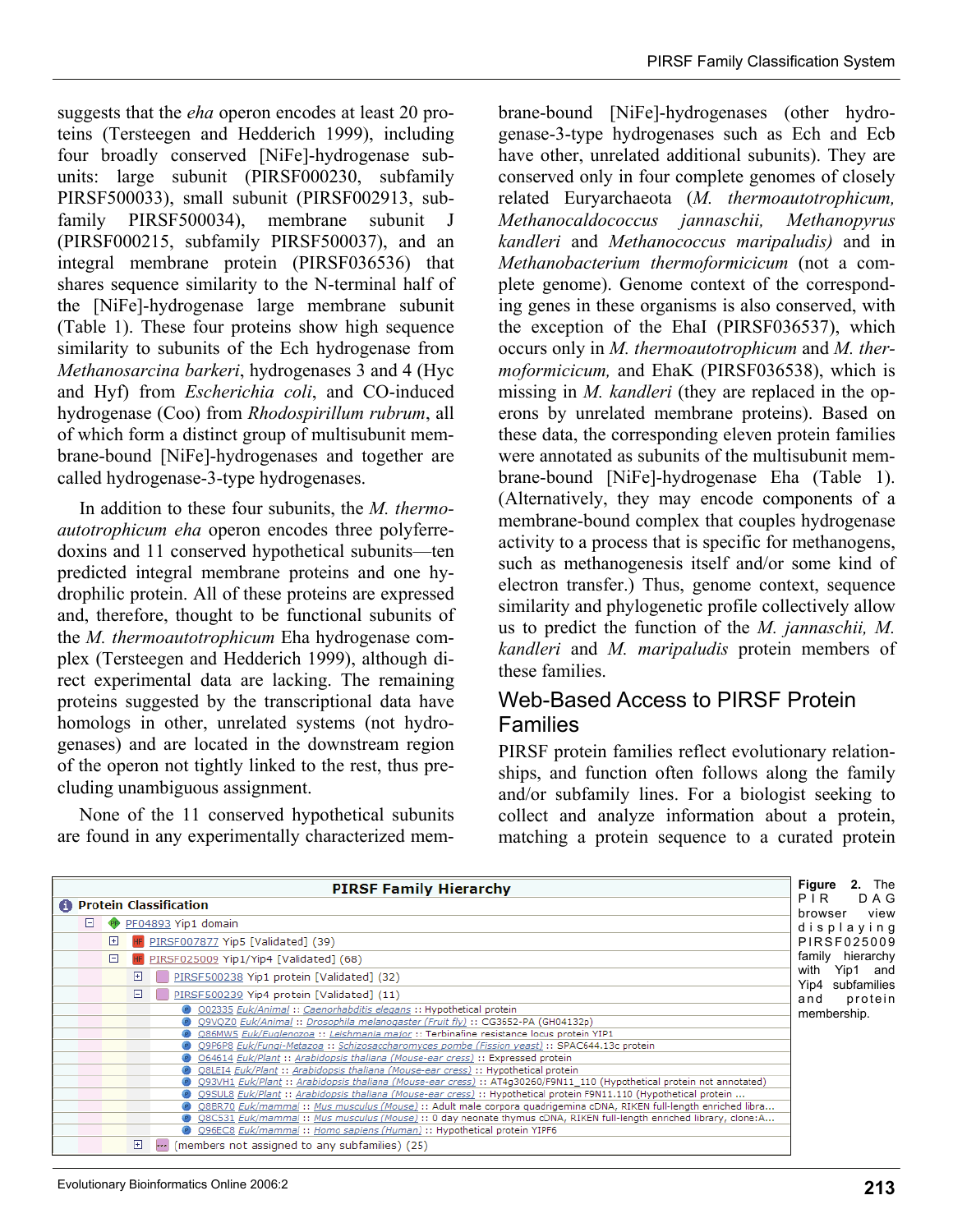family provides a tool that is usually faster and more accurate than searching against a protein database. The PIRSF family classification system is freely accessible from the PIR web site at http://pir.georgetown.edu/pirsf/ for researchers to explore protein functional and evolutionary relationships.

The classification and expert annotation results are presented in PIRSF family reports (e.g., http://pir.georgetown.edu/cgibin/ipcSF?id=PIRSF000186), with summaries organized in several sections: (i) g*eneral information*: PIRSF number and general statistics (family size, taxonomy range, length range, keywords), as well as additional annotation for curated families, such as family name, bibliography, family description, representative and seed members, and domain architecture; (ii) *membership*: lists of all members separated by major kingdoms and members from model organisms; (iii) *function, structure, and family relationship*: enzyme classification (EC, http://www.chem.qmw.ac.uk/iubmb/enzyme/), structure hierarchy (SCOP, Andreeva et al 2004), gene ontology (GO, Harris et al 2004), as well as family relationships at the full-length protein, domain, and motif levels with direct mapping and links to other family, function, and structure classification schemes, such as Pfam and InterPro (Mulder et al 2003); and (iv) g*raphical display*: domain architecture of seed members or all members. The curation status of a PIRSF family is indicated as "full" (currently 3,963 PIRSFs), "preliminary" (4,516 PIRSFs), or "uncurated" (25,271 PIRSFs) meaning fully curated with optional description and bibliography, partially curated with membership and domain architecture, or automatically classified and not yet curated, respectively. The curated families, each with a unique ID and family name, are labeled with an evidence tag of "validated" to indicate those containing at least one member with experimentallyvalidated function, "predicted" for families whose functions are inferred computationally based on sequence similarity and/or functional associative analysis, or "tentative" to indicate cases where experimental evidence is not decisive. PIRSF protein family reports provide supporting evidence for both experimentally validated and computationally predicted annotations.

The PIRSF reports connect to several graphical viewers, including: (i) PIR taxonomy tree browser from the "Taxonomy Range" field, which displays the taxonomy distribution of all family members and the phylogentic pattern of members in complete genomes; (ii) PIR interactive alignment and tree viewer from the "Alignment and Tree" field, which displays ClustalW multiple alignment and neighborjoining tree, together with a protein annotation table, all dynamically generated from seed members of curated families; and (iii) PIR DAG browser from the "PIRSF Hierarchy" field, which displays the PIRSF family hierarchy with Pfam domain superfamilies and protein membership in a network structure.

More than 20 PIRSF fields are searchable, including database unique identifiers (eg PIRSF ID, Pfam ID and PDB ID) and annotations (eg PIRSF family name, description, GO term and length). For example, one can identify all PIRSFs sharing one or more Pfam domains based on Pfam ID or name, or identify all PIRSFs in a SCOP fold superfamily based on SCOP fold name. The search results are returned in a summary table, listing each PIRSF with its ID, name, domain architecture and other major attributes, which can be tailored using different display options. The PIRSFs in the result summary table can be selected for further browsing and analysis, including multiple sequence alignment, taxonomy distribution and domain display. For PIRSF classification of a query protein, the "PIRSF Scan" program allows one to identify best-matched PIRSF families based on HMMER match (Eddy 1995) against both full-length and domain HMM models of all fullycurated PIRSF families.

## **Using PIRSF for Protein Functional and Evolutionary Analysis**

Protein classification facilitates systematic sequence and functional analysis of groups of proteins, allowing one to draw conclusions about protein evolution. In particular, PIRSF families that are fully curated based on integrative sequence and functional analysis and literature review allow the user to proceed directly to advanced comparative studies, for example, to detect *functional convergence* and *functional divergence*. There are different approaches for com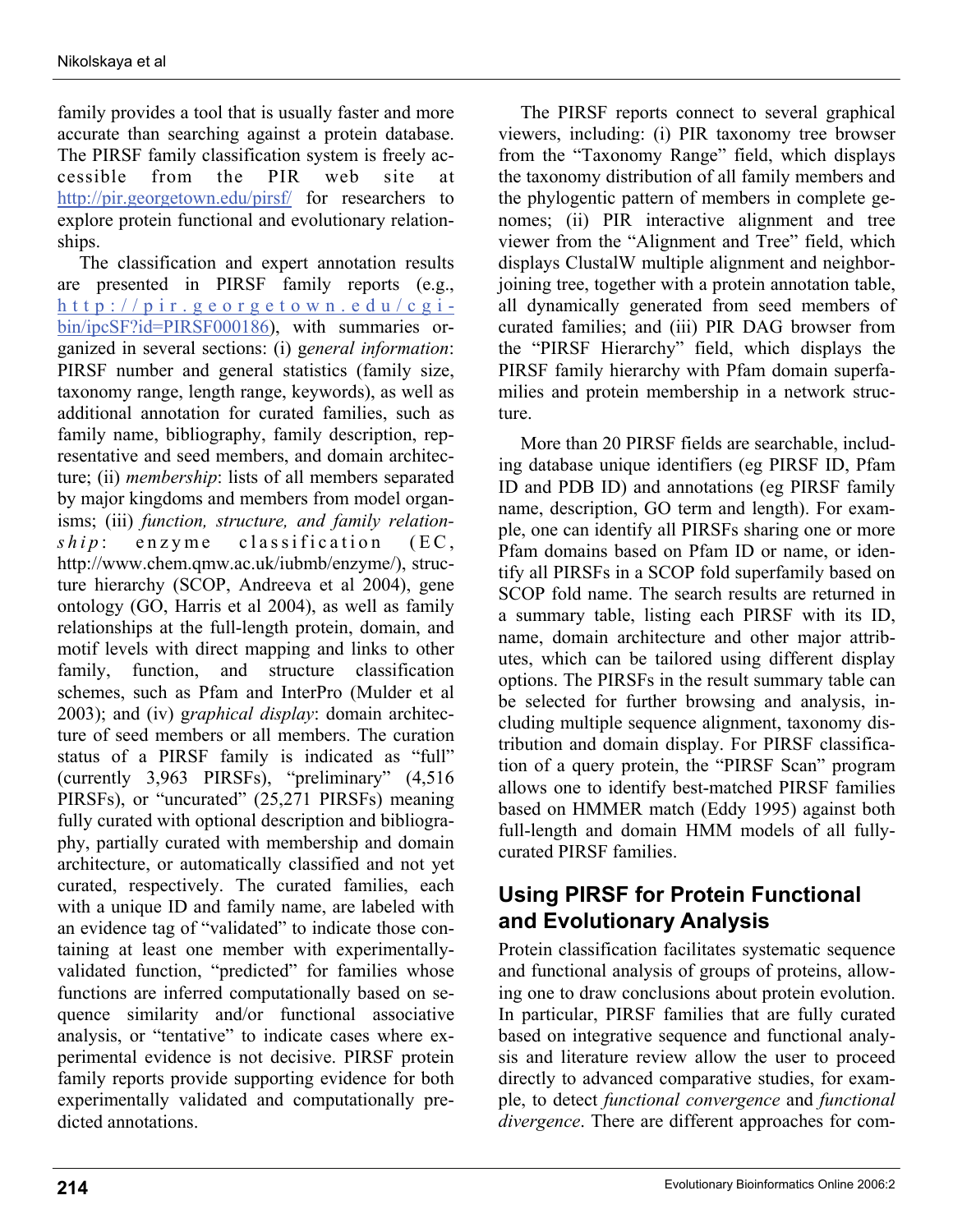prehensive studies of protein evolutionary and functional relationships. Functional convergence was investigated by Galperin et al (1998) by systematically identifying groups of enzymes with the same activity (as indicated by enzyme classification (EC) numbers in NCBI protein sequence databases) but unrelated sequence and structures. The PIRSF approach is to use annotated, evolution-based protein classification to assess for biological functions of the corresponding proteins. This would allow us to address a broad spectrum of protein groups, including proteins with non-enzymatic functions and enzymes not yet covered by the EC system. The sections below describe, with illustrative examples, how curated PIRSF families can be used to study the relationship between sequence evolution and protein function.

#### Functional conservation in related proteins across taxonomic groups

Many PIRSF families cover broad taxonomic ranges and can be used to infer function of unknown proteins based on characterized homologs across different taxonomic groups as shown in the example of the PIRSF025009 family (Yip1/Yip4 [Validated]) and its two subfamilies—PIRSF500238 (Yip1 [Validated]) and PIRSF500239 (Yip4 [Validated]). As shown in the DAG browser view of the

| Pfam ID<br>$\Box$ (search $\blacktriangleright$<br>PF00072                             | $\overline{\phantom{a}}$<br>AND - PIRSF Family Name -<br>+ add input box<br>del input box<br>validated |     |                                              |               |  |  |  |  |
|----------------------------------------------------------------------------------------|--------------------------------------------------------------------------------------------------------|-----|----------------------------------------------|---------------|--|--|--|--|
| Help?<br>Display Option D<br>24 families   1 page   50 / page                          |                                                                                                        |     | Save Result As: VTABLE   VFASTA              |               |  |  |  |  |
| 7 selected<br>· Domain Display<br>show<br>. Multiple Alignment . Taxonomy Distribution |                                                                                                        |     |                                              |               |  |  |  |  |
| PIRSF Family ID                                                                        | <b>PIRSF Family Name</b>                                                                               |     | Length Domain Architecture                   | Rep. Seq.     |  |  |  |  |
| PIRSF000876 HFam<br>⊽                                                                  | chemotaxis response regulator methylesterase, CheB type [Validated]                                    | 357 | PF00072: PF01339                             | Q8XCF9        |  |  |  |  |
| PIRSF002595 HFam                                                                       | response reqularor, SKN7 type [Validated]                                                              | 551 | PF00447: PF00072                             | P38889        |  |  |  |  |
| PIRSF002866 HFam<br>п.                                                                 | signal transduction receiver (phosphoacceptor) protein, CheY type [Validated]                          | 134 | PF00072                                      | P06143        |  |  |  |  |
| PIRSF500186 SubFam                                                                     | response requiator, plant A-type [Validated]                                                           | 199 | PF00072                                      | Q9ZWS6        |  |  |  |  |
| FIRSF002867 HFam                                                                       | chemotaxis response requlator CheV [Validated]                                                         | 312 | PF01584: PF00072                             | P37599        |  |  |  |  |
| PIRSF002868 HFam<br>п.                                                                 | response requiator, NarL type [Validated]                                                              | 214 | PF00072:PF00196                              | P10957        |  |  |  |  |
| PIRSF002937 HFam<br>п.                                                                 | sporulation response requlator, Spo0A type transcription factor [Validated]                            | 257 | PF00072                                      | P06534        |  |  |  |  |
| ⊽<br>PIRSF003173 HFam                                                                  | response regulator, OmpR type [Validated]                                                              | 232 | PF00072:PF00486                              | P08402        |  |  |  |  |
| PIRSF003182 HFam<br>г.                                                                 | aerobic respiration control hybrid signal transduction histidine kinase ArcB [Validated]               | 736 | PF00989: PF00785: PF00512: PF02518: PF00072  | P22763        |  |  |  |  |
| PIRSF003187 HFam<br>⊽                                                                  | response requiator, NtrC type [Validated]                                                              | 465 | PF00072: PF00158: PF02954                    | P06713        |  |  |  |  |
| PIRSF005259 HFam                                                                       | tripartite hybrid signal transduction histidine kinase, BarA type [Validated]                          | 916 | PF00672: PF00512: PF02518: PF00072: PF01627  | P26607        |  |  |  |  |
| PIRSF005897 HFam                                                                       | response requiator of heterocyst pattern formation PatA [Validated]                                    | 394 | PF00072                                      | P39048        |  |  |  |  |
| PIRSF006171 HFam<br>п.                                                                 | response requiator of citrate/malate metabolism [Validated]                                            | 229 | PF00072                                      | P39271        |  |  |  |  |
| PIRSF006198 HFam<br>$\overline{\mathbf{v}}$                                            | response regulator with LytTR DNA-binding domain, AlgR/VirR/ComE type [Validated]                      | 244 | PF00072: PF04397                             | P26275        |  |  |  |  |
| PIRSF006638 HFam<br>⊽                                                                  | response regulator diguanylate cyclase, PleD type [Validated]                                          | 396 | PF000722:PF00990                             | OBUFV0        |  |  |  |  |
| PIRSF015566 HFam                                                                       | chemotaxis hybrid signal transduction histidine kinase, FrzE type [Validated]                          | 779 | PF01627: PF02895: PF02518: PF01584: PF00072  | O9PIL2        |  |  |  |  |
| PIRSF026389 HFam<br>п.                                                                 | Hybrid-type ethylene sensor histidine kinase [Validated]                                               | 751 | PF017011: PF01590: PF00512: PF02518: PF00072 | P49333        |  |  |  |  |
| PIRSF036382 HFam<br>⊽                                                                  | response requlator antiterminator [Validated]                                                          | 200 | PF00072:PF03861                              | Q44531        |  |  |  |  |
| PIRSF036384 HFam<br>п.                                                                 | response requlator with HD-GYP domain [Validated]                                                      | 379 | PF00072: PF01966                             | Q9WY30        |  |  |  |  |
| PIRSF036385 HFam                                                                       | response requiator, RegA/PrrA/ActR type [Validated]                                                    | 185 | PF00072: PF02954                             | O9HVS8        |  |  |  |  |
| PIRSF036392 HFam<br>⊽                                                                  | response requiator, plant B-type [Validated]                                                           | 544 | PF00072:PF00249                              | P62598        |  |  |  |  |
| PIRSF036437 HFam                                                                       | hybrid signal transduction histidine kinase TorS [Validated]                                           | 947 | PF00672: PF00512: PF02518: PF00072: PF01627  | P39453        |  |  |  |  |
| FIRSF036845 HFam                                                                       | pseudo-response requiator, plant type [Validated]                                                      | 546 | PF00072:PF062031                             | Q9LKL2        |  |  |  |  |
| PIRSF036963 HFam                                                                       | response regulator diquanylate phosphodiesterase [Validated]                                           | 418 | PF00072:PF00563                              | <b>O8P7A8</b> |  |  |  |  |

(A) **Figure 3.** (A) Selected PIRSF response regulator families with CheY-like phosphoacceptor domain (PF00072); (B) domain display of the selected PIRSF families

|                                                | Domain Display<br>(7 sequences)                                                                                    |             | В   |
|------------------------------------------------|--------------------------------------------------------------------------------------------------------------------|-------------|-----|
| reload                                         | 200<br>Q<br>l clean.                                                                                               | hide legend |     |
|                                                | PF00072: Response regulator receiver domain<br><b>CONTROL</b>                                                      |             |     |
|                                                | PF00158: Sigma-54 interaction domain<br>djecjuljeć).                                                               |             |     |
|                                                | PF00249: Myb-like DNA-binding domain<br>44444                                                                      |             |     |
|                                                | 404060<br>PF00486: Transcriptional regulatory protein, C terminal                                                  |             |     |
|                                                | PENDRRD: GGDEE domain<br>skokokoko                                                                                 |             |     |
|                                                | برامرادرامرا<br>PF01339: CheB methylesterase                                                                       |             |     |
|                                                | PF02954: Bacterial regulatory protein. Fis family<br>0000                                                          |             |     |
|                                                | PF03861: ANTAR domain<br><b>CHOMES</b>                                                                             |             |     |
|                                                | PF04397: LytTr DNA-binding domain<br><b>Calledalla</b>                                                             |             |     |
| PIRSF000876<br>P08402<br>PIRSED03173<br>P06713 | 349<br>229<br>alcohode dealer dealer<br>469                                                                        |             |     |
| PIRSF003187                                    | ೲೲ                                                                                                                 |             |     |
| P26275<br>PIRSEDD6198                          | 248<br>CANADA BAGA BAGA BAGA BAGA B                                                                                |             |     |
| Q8UFVO<br>PIRSE006638                          | 456<br>skolaskokokokokokokokokokokokokokokokok                                                                     |             |     |
| Q44531<br>PIRSE036382                          | 192<br>al teachers' and 'unafter the all teachers' and 'unafter the offer of the first first first of any first of |             |     |
| P62598<br>PIRSF036392                          | المالية والمالية والمال                                                                                            |             | 596 |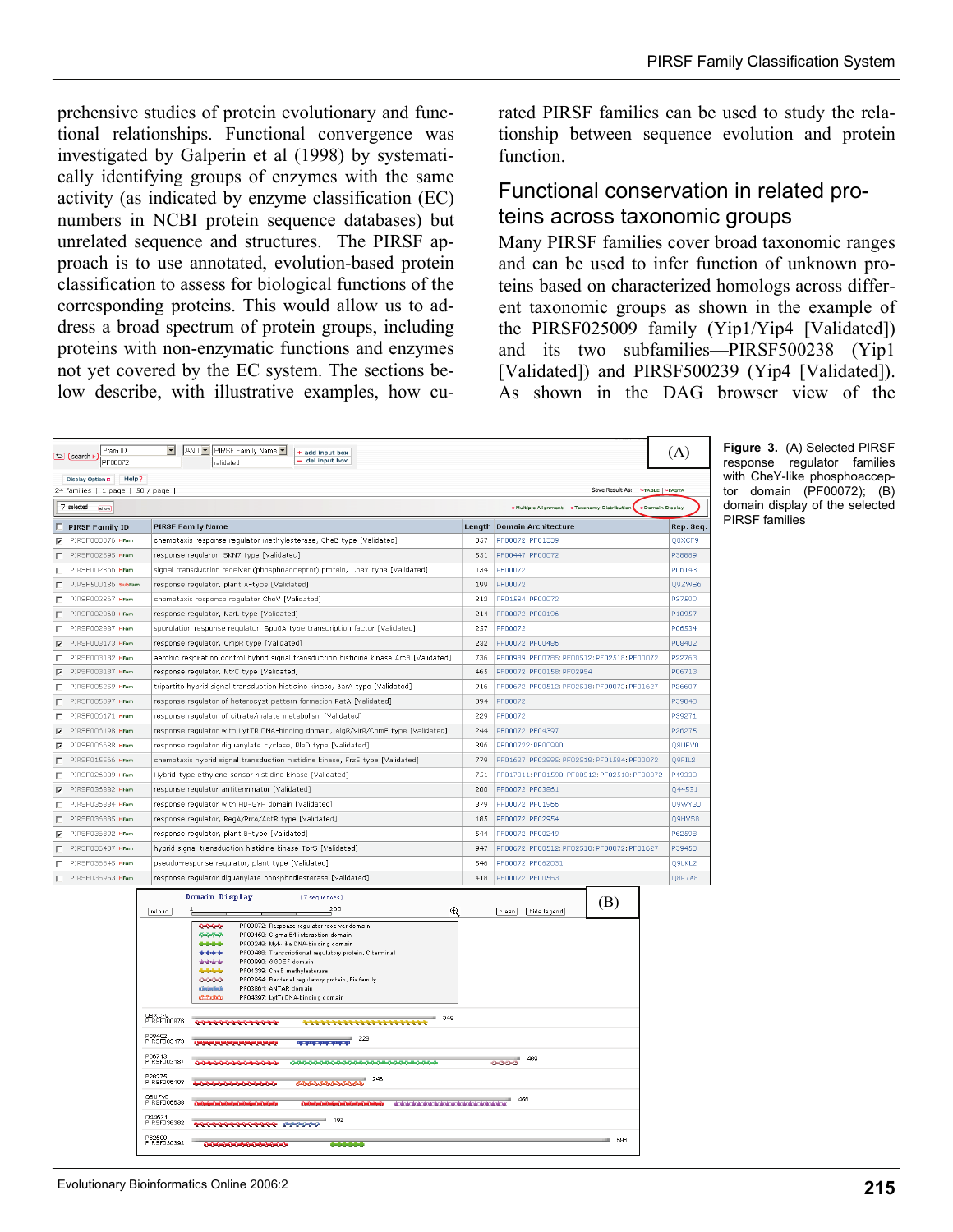PIRSF025009 family hierarchy (Figure 2), both subfamilies contain proteins from broad taxonomic divisions of fungi, animals and plants. Experimental evidence indicates that the yeast and mammalian members interact with Rab GTPases. These protein members are localized to the Golgi membrane and possibly to the endoplasmic reticulum (Heidtman et al 2003); therefore, they may function in the recruitment of Rab proteins from the cytosol to the membranes (Shakoori et al 2003). Their homologs in nematodes, insects and plants have no available experimental data. However, on the basis of sequence conservation, including the predicted 5 transmembrane domains and the Pfam Yip1 domain, it is likely that these proteins can also function as Rabinteracting proteins and may be involved in a similar biological process.

#### Functional conservation and specialization in multi-domain proteins

An individual protein domain may fulfill the same biochemical role in various physiological systems or in different taxonomic groups; on the other hand, the combination of multiple domains may confer functional specialization unique to each particular system. The PIRSF classification system provides a convenient overview and comparison of protein families that share one or more Pfam domains. The domain architecture of curated families is represented in order from N- to C- terminus and may include functional Pfam domains that are not detected in all members using the default Pfam threshold values.

The relationship between domain architecture and function can be illustrated by the various types of response regulators that share the CheY-like phosphoacceptor domain (PF00072) and are involved in signal transduction by two-component signaling systems. These response regulators usually consist of an N-terminal CheY-like receiver domain and a Cterminal output (usually DNA-binding) domain (Stock et al 2000). In addition to the "classical" well-known response regulators (eg PIRSF003173 with the winged helix-turn-helix DNA-binding domain), bacterial genomes encode a variety of response regulators with other types of DNA-binding domains (eg PIRSF006198, PIRSF036392), RNAbinding domain (PIRSF036382), or enzymatic domains (eg PIRSF000876, PIRSF006638), or a combination of these types of domains (eg PIRSF003187). Figure 3 shows a partial summary table that lists several PIRSF families that contain PF00072 from a text search using "Pfam ID" *PF000702* and "PIRSF name" *Validated* (Figure 3A) and the domain architecture of selected PIRSF families displayed using the "Domain Display" option (Figure 3B).

As revealed by the domain architecture and functional annotations of these PIRSF families, the presence of a unique output domain in response regulator families often signifies their involvement in a distinct regulatory pathway. For example, members of PIRSF006198 contain the LytTR DNA-binding domain and control the genes involved in biosynthesis of extracellular polysaccharides and bacteriocins, and in expression of exoproteins, including toxins, fimbriation, and quorum sensing (Nikolskaya and Galperin 2002). B-type plant response regulators (PIRSF036392) contain a eukaryotic Myb-like domain not found in prokaryotes, which is considered a multifunctional domain responsible for both nuclear

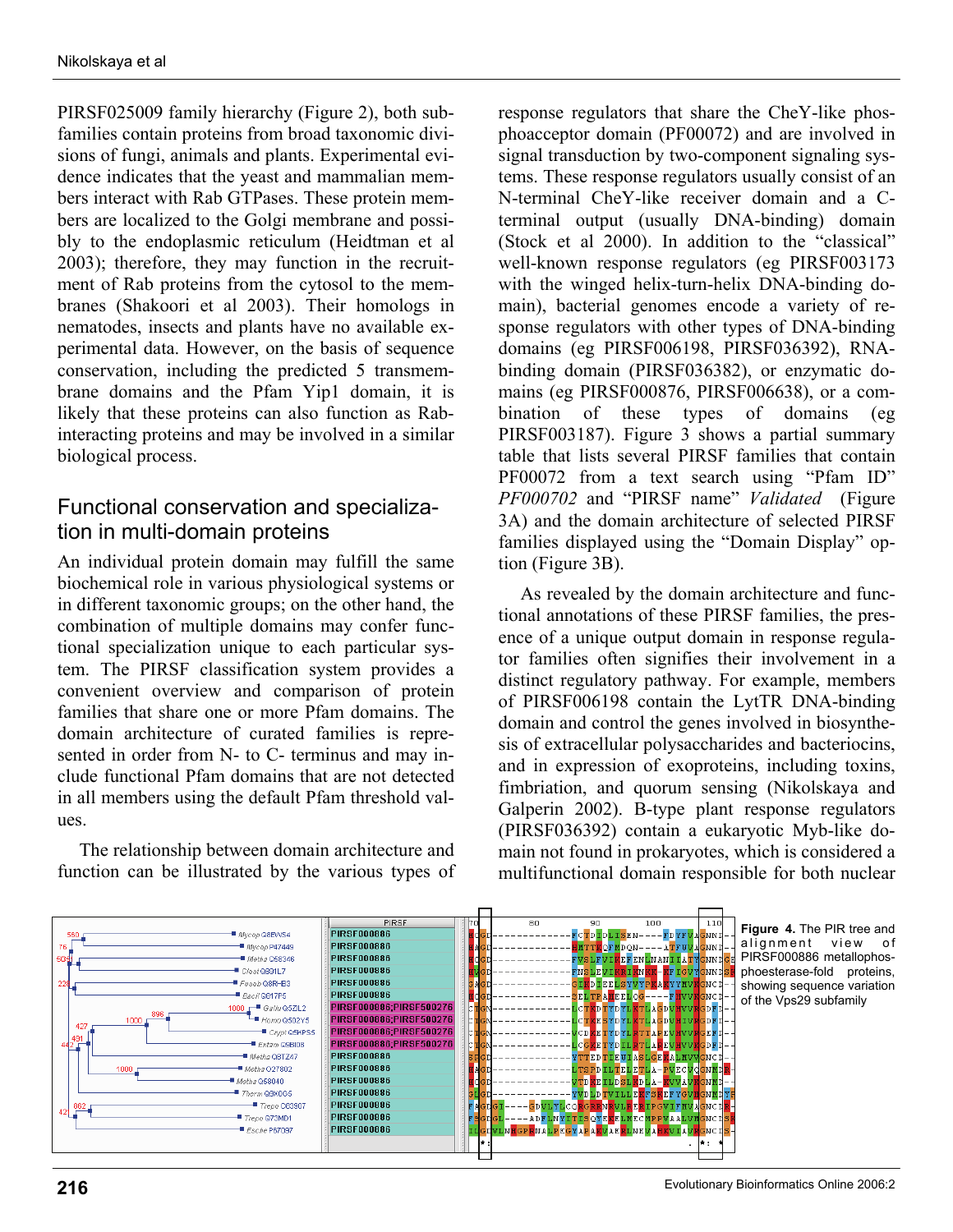localization and DNA binding (Hosoda et al 2002). Thus, B-type plant response regulators are a plantspecific evolutionary "innovation", combining the receiver domain with a eukaryote-specific output domain and are involved in plant-specific signaling pathways, such as those mediated by ethylene or cytokinins. The RNA-binding transcription antiterminator domain in PIRSF036382 confers the ability to prevent premature termination by interacting with the nascent mRNA upstream of the terminator (Wilson et al 1996; Shu and Zhulin 2002). Chemotaxis response regulator methylesterases (CheB, PIRSF000876) contain a CheB methylesterase domain and are involved in chemoreceptor modification in bacterial chemotaxis (Djordjevic and Stock 1998). Members of PIRSF006638 contain GGDEF (signal transduction diguanylate cyclase) as an enzymatic output domain and act as regulators in pathways mediated by cyclic diguanylate, a novel global second messenger in bacteria (Ausmees et al 2001; Romling et al 2005).

# Functional divergence in closely related protein groups

In the PIRSF classification system, subfamilies are created to reflect functional specialization in homeomorphic families. In many cases, functional divergence observed in the subfamilies are in fact completely new biological functions, as illustrated in the example of PIRSF000886 (metallophosphoesterasefold protein, Vps29 type [Validated]). The family includes both prokaryotic and eukaryotic proteins that share the metal binding motif found in many other phosphoesterases. The PIRSF000886 family members, however, do not have the conserved catalytic His residue in the GNH[DE] portion of the common consensus pattern DXH(X25)GDXXD(X25)GNH[DE] (Zhuo et al 1994). As shown in the interactive tree and alignment view of the PIRSF000886 family (Figure 5), the His (H) residue is replaced with a Cys (C) or Asn (N) in most prokaryotic members, although these proteins still coordinate two divalent cations and have phosphodiesterase activity in vitro (Chen et al 2004; Kuznetsova et al 2005). The eukaryotic members, on the other hand, have no detectable phosphoesterase activity in vitro, while coordinating metals in a similar manner. Instead, this fold acts as a protein interaction scaffold for retromer assembly (Collins et al 2005). Therefore, these eukaryotic proteins were grouped and curated as a subfamily, PIRSF500276 (vacuolar protein sorting 29 [Validated]).

Members of this subfamily are involved in vesicle-mediated transport (Seaman et al 1998; Arighi et al 2004; Seaman 2004) and have been shown to be part of the retromer complex, a pentameric membrane-associated protein complex that mediates intracellular recycling of receptors that sort vacuolar/lysosomal hydrolases. The retromer consists of two sub-complexes (Seaman et al 1998; Haft et al 2000): (1) Vps35/Vps29/Vps26 selects cargo for retrieval via binding of Vps35 to the cytosolic domain of the receptor, and (2) Vps5p(Snx1)/Vps17(Snx2) assembles onto the membrane to promote vesicle formation. The crystal structure of the human retromer subunit Vps29 shows that it has structural similarity to its prokaryotic counterparts, but a significant difference in the metal binding motif as well as the catalytic residue may explain the lack of activity. The human Vps29 bridges the metal ion through Asn (N) 39 instead of the Asp in prokaryotic phosphodiesterases, and uses Asp (D) 62 for metal binding instead of the Asn (N) in others. Finally, a conserved Phe (F) is located at the expected catalytic site (Figure 4). The subfamily reflects a subgroup of the homeomorphic family that has evolved very different biological functions in a different biological process from the typical metallophosphoesterases.

# Functional convergence of evolutionarily unrelated proteins

Combined information on curated PIRSF families, domain architecture and SCOP fold superfamily often reveals interesting information, such as functional convergence of evolutionarily unrelated proteins, as illustrated in the *cobaltochelatase* example. Figure 5 shows a list of homeomorphic families (HFam) and subfamilies (SubFam) retrieved by a text search using "Any Field" *cobaltochelatase*. The PIRSF view offers comprehensive information on the evolutionary and functional groups of cobaltochelatases and their properties, rather than just a list of all entries annotated as "cobaltochelatases" as do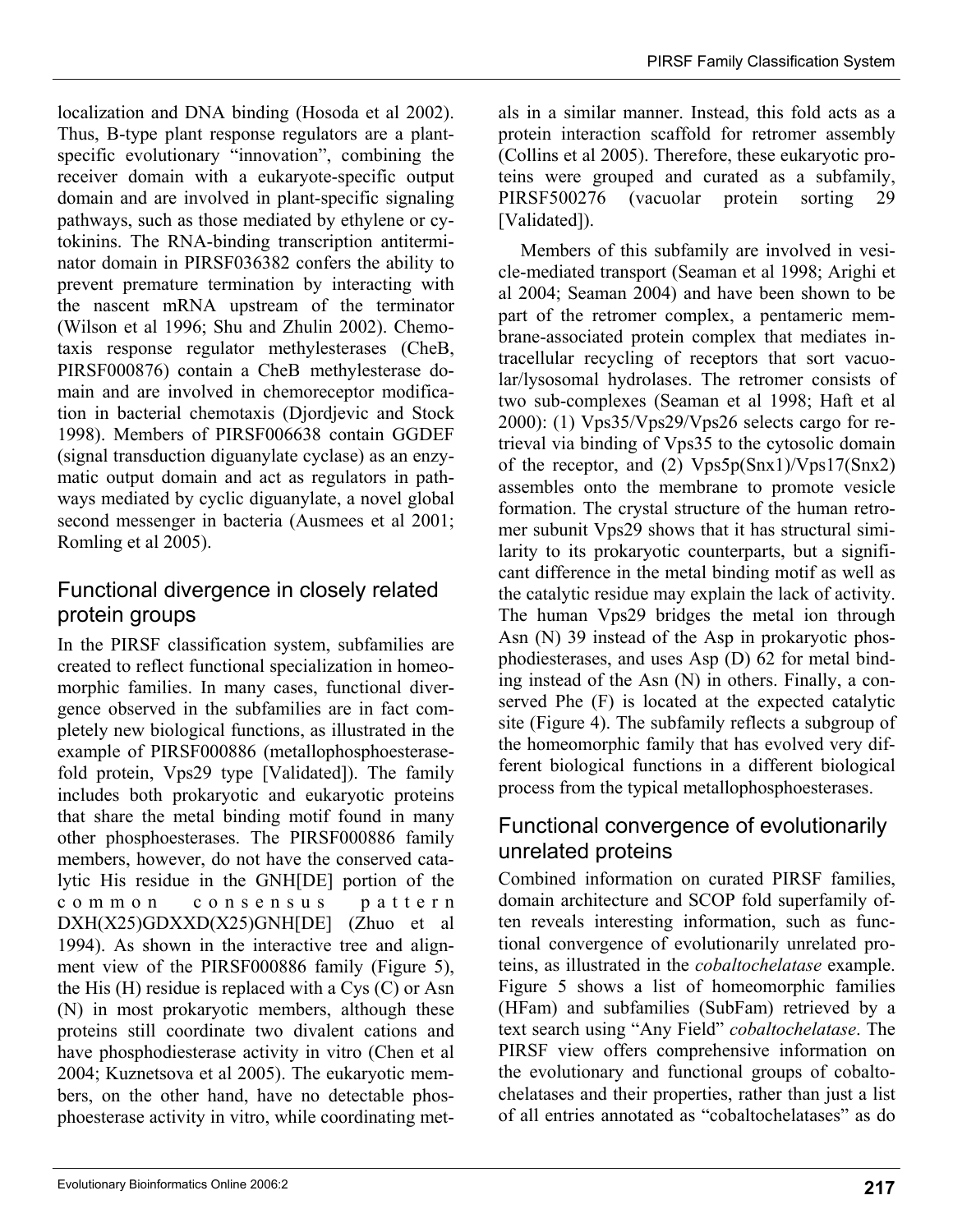traditional protein databases. PIRSF004877, PIRSF018636, PIRSF036559, PIRSF036560 share the same Pfam domain—PF01903, the CbiX domain characteristic of class II chelatases—as reflected by the domain architecture column and the DAG browser view (HFam button). While members of these four families are under the same Pfam domain family, PIRSF classification view reflects evolutionary subgroups within this Pfam group and allows functional distinction among them. For example, it separates proteins with cobaltochelatase/ferrochelatase activity (PIRSF004877) from those with bifunctional chelatase/precorrin isomerase activity (PIRSF036559).

In addition, the ability to display customizable columns adds to the integrative view of the families. This is illustrated by the display of domain architecture column along with the SCOP Superfamily column, which reveals that PF01903 and another Pfam domain, PF06180 (CbiK, PIRSF033579) share the same SCOP fold superfamily (chelatase), indicating that these proteins may have arisen from a common ancestor (Schubert et al 1999).

The analysis and examination of highly curated PIRSF reports (especially descriptions and bibliography) further provides a more complete picture of the cobaltochelatase enzymes and the relationship of the class II chelatases to other chelatases, as summarized below. Tetrapyrrole biosynthetic chelatases fall into three classes, which are evolutionary unrelated based on sequence and structures (Brindley et al 2003). Members of all three classes include cobaltochelatases and ferrochelatases involved in biosynthesis of siroheme and cobalamin, which are related macrocyclic structures derived from uroporphyrinogen III.

Class I chelatases require three subunits for activity and utilize ATP. Aerobic cobalt chelatase consists of three subunits, CobT (PIRSF031715), CobN (PIRSF006572, subfamily PIRSF500296) and CobS (PIRSF037030) (Debussche et al 1992; Heldt et al 2005). Class II chelatases are defined as homomeric monofunctional chelatases that do not require ATP for catalysis (Brindley et al 2003). Class II chelatases include cobaltochelatases CbiK (Raux et al 1997) (PIRSF033579), SirB (Raux et al 2003) and CbiX (Brindley et al 2003) (PIRSF004877). It has been suggested that class II chelatases may have evolved from a primordial CbiX type of enzyme, which is thought to correspond to the short form of CbiX (subfamily PIRSF500038), without domain

| Any Fields<br>AND v Any Fields<br>+ add input box<br>$\Rightarrow$ (search $\blacktriangleright$<br>- del input box<br>cobaltochelatase |                                                                                                      |      |                                             |                                                                                                               |                                                                                                   |  |  |  |  |
|-----------------------------------------------------------------------------------------------------------------------------------------|------------------------------------------------------------------------------------------------------|------|---------------------------------------------|---------------------------------------------------------------------------------------------------------------|---------------------------------------------------------------------------------------------------|--|--|--|--|
| Help?<br>Display Options D<br>15 families   1 page   50 / page  <br>Save Result As: >TABLE   >FASTA                                     |                                                                                                      |      |                                             |                                                                                                               |                                                                                                   |  |  |  |  |
| check & analyze<br>. Multiple Alignment . Taxonomy Distribution . Domain Display                                                        |                                                                                                      |      |                                             |                                                                                                               |                                                                                                   |  |  |  |  |
| PIRSE ID                                                                                                                                | <b>PIRSE Name</b>                                                                                    |      | Length Domain Architecture SCOP Superfamily |                                                                                                               | <b>Matched Fields</b>                                                                             |  |  |  |  |
| PIRSF004877<br>□<br><b>HFam</b>                                                                                                         | cobaltochelatase/ferrochelatase CbiX/SirB<br>[Validated]                                             | 241  | PF01903(1-2)                                | Chelatase                                                                                                     | PIRSF Name=>cobaltochelatase/ferrochelatase;<br>Description=>cobaltochelatase; =>cobaltochelatase |  |  |  |  |
| PIRSF500174<br>SubFam                                                                                                                   | cobaltochelatase/ferrochelatase, CbiX/SirB<br>long form [Validated]                                  | 265  | PF01903(2)                                  |                                                                                                               | PIRSF Name=>cobaltochelatase/ferrochelatase;<br>Description=>cobaltochelatase; =>cobaltochelatase |  |  |  |  |
| PIRSF500038<br>□<br>SubFam                                                                                                              | cobaltochelatase/ferrochelatase, CbiX short<br>form [Validated]                                      | 133  | PF01903                                     | Chelatase                                                                                                     | PIRSF Name=>cobaltochelatase/ferrochelatase:<br>Description=>cobaltochelatase: =>cobaltochelatase |  |  |  |  |
| PIRSF004999<br>□<br><b>HFam</b>                                                                                                         | bifunctional precorrin-2 oxidase/chelatase<br>[Validated]                                            | 204  |                                             | NAD(P)-binding Rossmann-fold<br>domains; Siroheme synthase middle<br>domains-like                             | Description=>cobaltochelatase;<br>Description=>cobaltochelatase-deficient                         |  |  |  |  |
| PIRSF006572<br>□<br><b>HFam</b>                                                                                                         | class I divalent-metal ion chelatase,<br>tetrapyrrole-binding subunit, ChlH/CobN<br>type [Validated] | 1258 | PF02514                                     |                                                                                                               | Description=>cobaltochelatase; =>cobaltochelatase                                                 |  |  |  |  |
| PIRSF500297<br>□<br>SubFam                                                                                                              | Magnesium chelatase, subunit H [Validated]                                                           | 1249 | PF02514                                     |                                                                                                               |                                                                                                   |  |  |  |  |
| PIRSF500296<br>П<br>SubFam                                                                                                              | aerobic cobaltochelatase, CobN subunit<br>[Validated]                                                | 1224 | PF02514                                     |                                                                                                               | PIRSF Name=>cobaltochelatase;<br>Description=>cobaltochelatase; =>cobaltochelatase                |  |  |  |  |
| □<br><b>HFam</b>                                                                                                                        | PIRSF018636 Co/Fe-chelatase, CbiX type with a unique<br>C-terminal domain [Predicted]                | 462  | PF01903(1-2)                                |                                                                                                               | Description=>cobaltochelatase; =>cobaltochelatase                                                 |  |  |  |  |
| PIRSF031715<br>□<br><b>HFam</b>                                                                                                         | aerobic cobaltochelatase, CobT subunit<br>[Validated]                                                | 656  | PF06213                                     |                                                                                                               | PIRSF Name=>cobaltochelatase:<br>Description=>cobaltochelatase: =>cobaltochelatase                |  |  |  |  |
| PIRSF033579<br>□<br><b>HFam</b>                                                                                                         | anaerobic cobaltochelatase, CbiK type<br>[Validated]                                                 | 279  | PF06180                                     | Chelatase                                                                                                     | PIRSF Name=>cobaltochelatase;<br>=>cobaltochelatase                                               |  |  |  |  |
| PIRSF036426<br>□<br><b>HFam</b>                                                                                                         | siroheme synthase [Validated]                                                                        | 444  | PF00590                                     | NAD(P)-binding Rossmann-fold<br>domains; Tetrapyrrole methylase;<br>Siroheme synthase middle domains-<br>like | Description=>cobaltochelatase                                                                     |  |  |  |  |
| □<br><b>HFam</b>                                                                                                                        | PIRSF036559 bifunctional chelatase/precorrin isomerase<br>[Predicted]                                | 407  | PF01903; PF02570                            |                                                                                                               | Description=>cobaltochelatase; =>cobaltochelatase                                                 |  |  |  |  |
| □<br>SubFam                                                                                                                             | PIRSF500245   bifunctional chelatase/precorrin isomerase,<br>long form [Predicted]                   | 528  | PF01903: PF02570                            |                                                                                                               | =>cobaltochelatase                                                                                |  |  |  |  |
| PIRSF036560<br>□<br><b>HFam</b>                                                                                                         | Co/Fe-chelatase, CbiX type with a<br>thioredoxin-like 2Fe-2S binding domain<br>[Predicted]           | 359  | PF01903(1-2)                                |                                                                                                               | =>cobaltochelatase                                                                                |  |  |  |  |
| PIRSF037030<br>□<br><b>HFam</b>                                                                                                         | aerobic cobaltochelatase, CobS subunit<br>[Validated]                                                | 348  | PF07728                                     |                                                                                                               | PIRSF Name=>cobaltochelatase:<br>Description=>cobaltochelatase: =>cobaltochelatase                |  |  |  |  |

**Figure 5.** Functional convergence of cobaltochelatases in evolutionarily unrelated PIRSF families that do not share common domain architecture or SCOP fold. Note that the number of PIRSF entries retrieved in this or any other search may change due to the addition of new annotations.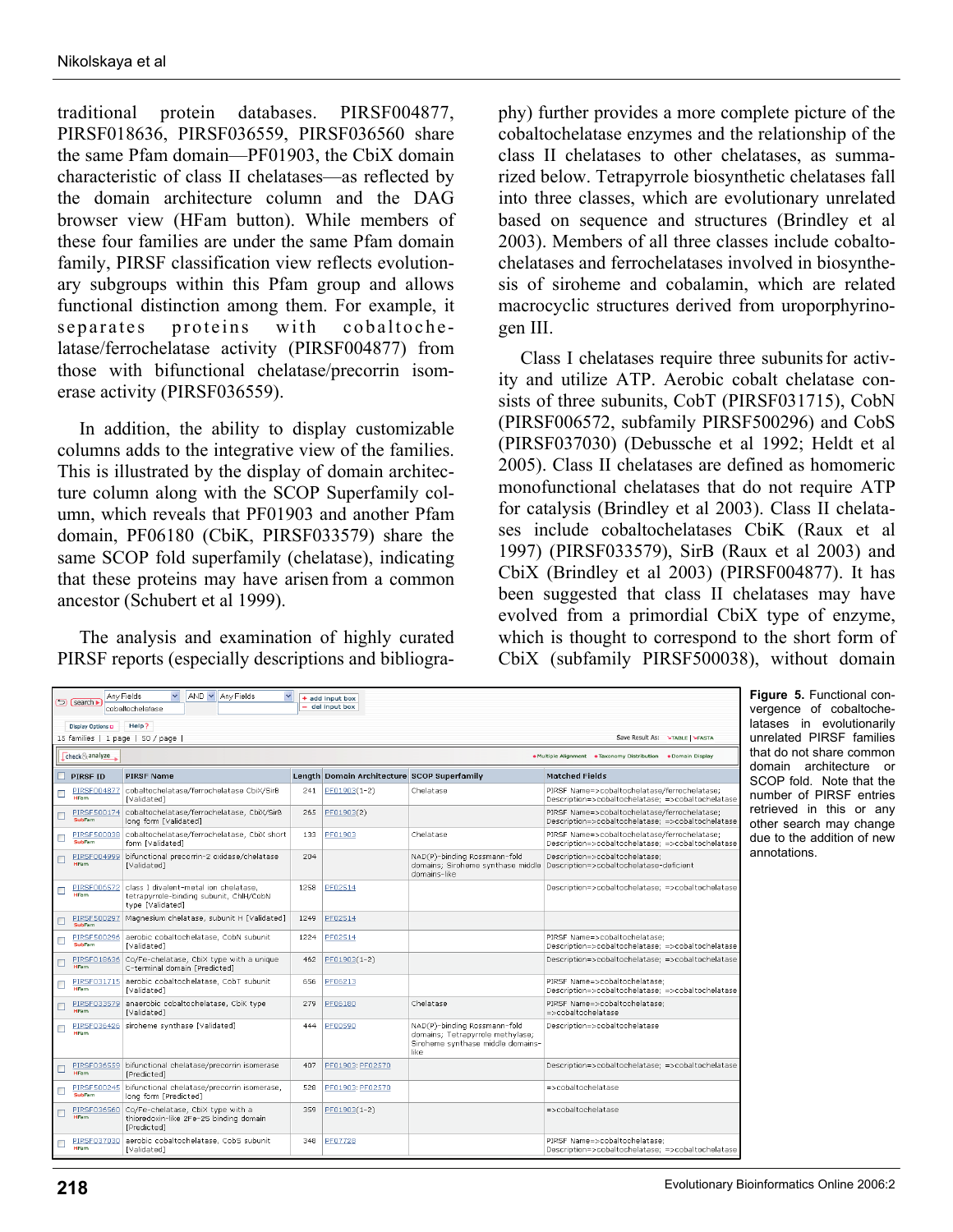duplication (Brindley et al 2003).

A third, recently defined class of chelatases includes CysG (PIRSF036426) and Met8p (PIRSF004999), which are multifunctional proteins, acting as dehydrogenases and chelatases (Brindley et al 2003). They are able to chelate both  $Fe^{2+}$  and  $Co^{2+}$ and can, therefore, function in both siroheme and cobalamin biosynthesis. In many organisms, precorrin-2 oxidase/ferrochelatase is fused with the uroporphyrin-III C-methyltransferase to form a twodomain siroheme synthase (PIRSF036426). PIRSF004999 represents a stand-alone form of precorrin-2 oxidase/ferrochelatase (e.g., yeast Met8p), which corresponds to the N-terminal domain of siroheme synthase. As with the class II chelatases, these proteins are homodimers and do not require ATP for activity. However, they share no structural similarity with the class II chelatases, and likely have arisen by the acquisition of a chelatase function within a dehydrogenase catalytic framework (Schubert et al 2002). The cobaltochelatase example thus illustrates functional convergence revealed by similar activities of characterized members of evolutionarily unrelated PIRSF families.

# Acquisition of function via horizontal gene transfer

Taxonomic analysis of related PIRSF families can reveal potential horizontal gene transfer that may have functional implications, as shown by the example of nematode chorismate mutase (PIRSF036575). Chorismate mutase (CM) (EC 5.4.99.5) catalyzes the reaction at the branch point of the biosynthetic path-

| ы<br>$\sqrt{\text{search}}$<br>Chorismate mutase             | PIRSF Family Name v   AND v   Any Fields<br>+ add input box<br>$\overline{\phantom{0}}$<br>- del input box |                         | Figi<br>(A)                                 |
|--------------------------------------------------------------|------------------------------------------------------------------------------------------------------------|-------------------------|---------------------------------------------|
| Help?<br>Display Option D<br>9 families   1 page   50 / page |                                                                                                            |                         | <b>PIR</b><br>Save Result As: VTABLE VFASTA |
| 9 selected<br>show                                           | · Multiple Alignment                                                                                       | . Taxonomy Distribution | · Domain Display                            |
| ⊽<br><b>PIRSF Family ID</b>                                  | <b>PIRSF Family Name</b>                                                                                   |                         | Av.Length   Domain Architecture             |
| ⊽<br>PIRSE001499 HFam                                        | bifunctional chorismate mutase/prephenate dehydrogenase (T-protein) [Validated]                            | 372                     | PF01817: PF02153                            |
| $\overline{\mathbf{v}}$<br>PIRSF001500 HFam                  | bifunctional chorismate mutase/prephenate dehydratase (P-protein) [Validated]                              | 375                     | PF01817 PF00800 PF01842                     |
| ⊽<br>PIRSF001501 HFam                                        | chorismate mutase of the AroQ class, prokaryotic type [Validated]                                          | 100                     | PF01817                                     |
| ⊽<br>PIRSE005965 HFam                                        | chorismate mutase of the AroH class [Validated]                                                            | 125                     | PF07736                                     |
| ⊽<br>PIRSF017318 HFam                                        | chorismate mutase of the AroQ class, eukaryotic type [Validated]                                           | 277                     | PF01817                                     |
| ⊽<br>PIRSF026640 HFam                                        | periplasmic chorismate mutase [Validated]                                                                  | 185                     | PF01817                                     |
| ⊽<br>PIRSE036368 HFam                                        | bifunctional chorismate mutase/3-deoxy-D-arabino-heptulosonate 7-phosphate (DAHP) synthase [Validated]     | 360                     | PF01817:PF00793                             |
| ⊽<br>PIRSE036575 HEam                                        | chorismate mutase, nematode type [Validated]                                                               | 235                     | PF01817                                     |
| ⊽<br>PIRSF036576 HFam                                        | chorismate mutase with an Alphaproteobacteria-type unique C-terminal domain                                | 282                     |                                             |

**Figure 6.** (A) Choriste mutase-related  $SF$  families and  $(B)$ onomic distribution of ily members

| <b>Taxonomic Distribution</b>     | Phylogenetic Pattern (in complete genomes only) |                                     |                |                |          |                |                |                            | (B)            |
|-----------------------------------|-------------------------------------------------|-------------------------------------|----------------|----------------|----------|----------------|----------------|----------------------------|----------------|
|                                   |                                                 |                                     |                |                |          |                |                | Expanded View              |                |
| <b>Taxonomy Nodes</b>             |                                                 |                                     |                |                | Counts   |                |                |                            |                |
|                                   |                                                 | SF001499 SF001500 SF001501 SF005965 |                |                | SF017318 | SF026640       |                | SF036368 SF036575 SF036576 |                |
| Archaea<br>٠                      |                                                 |                                     | 8              |                |          |                |                |                            |                |
| Crenarchaeota<br>ь                | $\mathbf{1}$                                    |                                     |                |                |          |                |                |                            |                |
| Euryarchaeota<br>١                |                                                 |                                     | 8              |                |          |                |                |                            |                |
| Bacteria<br>٠                     | 20                                              | 63                                  | 39             | 21             |          | 17             | 19             |                            | $\overline{2}$ |
| Actinobacteria<br>٠               |                                                 |                                     | 16             | $\overline{a}$ |          | $\overline{4}$ |                |                            |                |
| Aquificae<br>ь                    |                                                 | $\mathbf{1}$                        |                |                |          |                |                |                            |                |
| Bacteroidetes/Chlorobi group<br>٠ |                                                 |                                     | $\mathbf{1}$   |                |          |                | $\overline{2}$ |                            |                |
| Cyanobacteria<br>¥                |                                                 |                                     |                | 8              |          |                |                |                            |                |
| Deinococcus-Thermus<br>٠          |                                                 |                                     |                | $\overline{2}$ |          |                | $\overline{2}$ |                            |                |
| Firmicutes<br>ь                   |                                                 |                                     | $\overline{8}$ | $\overline{7}$ |          |                | 15             |                            |                |
| Fusobacteria<br>٠                 |                                                 |                                     | $\overline{a}$ |                |          |                |                |                            |                |
| Planctomycetes<br>ь               |                                                 | $\mathbf{1}$                        |                | $\mathbf{1}$   |          |                |                |                            |                |
| Proteobacteria<br>٠               | 20 <sub>2</sub>                                 | 57                                  | 12             |                |          | 13             |                |                            | $\overline{a}$ |
| Alphaproteobacteria<br>k          |                                                 |                                     | 7              |                |          |                |                |                            | $\overline{2}$ |
| Betaproteobacteria<br>¥           |                                                 | 12                                  |                |                |          | $\mathbf{1}$   |                |                            |                |
| delta/epsilon sub divisions<br>×  |                                                 | 6                                   | $\overline{4}$ |                |          |                |                |                            |                |
| Gammaproteobacteria<br>к          | 20 <sup>°</sup>                                 | 39                                  | $\mathbf{1}$   |                |          | 12             |                |                            |                |
| Spirochaetes<br>¥                 |                                                 | $\overline{2}$                      |                | $\mathbf{1}$   |          |                |                |                            |                |
| Thermotogae<br>ь                  |                                                 | $\overline{2}$                      |                |                |          |                |                |                            |                |
| Eukaryota<br>٠                    |                                                 |                                     |                |                | 25       |                |                | 7                          |                |
| Fungi/Metazoa group<br>٠          |                                                 |                                     |                |                | 14       |                |                | 7                          |                |
| Fungi<br>٠                        |                                                 |                                     |                |                | 14       |                |                |                            |                |
| Metazoa<br>ь                      |                                                 |                                     |                |                |          |                |                | 7                          |                |
| Viridiplantae<br>١                |                                                 |                                     |                |                | 11       |                |                |                            |                |
| <b>Total Sequences</b>            | 21                                              | 63                                  | 47             | 21             | 25       | 17             | 19             | 7                          | $\overline{2}$ |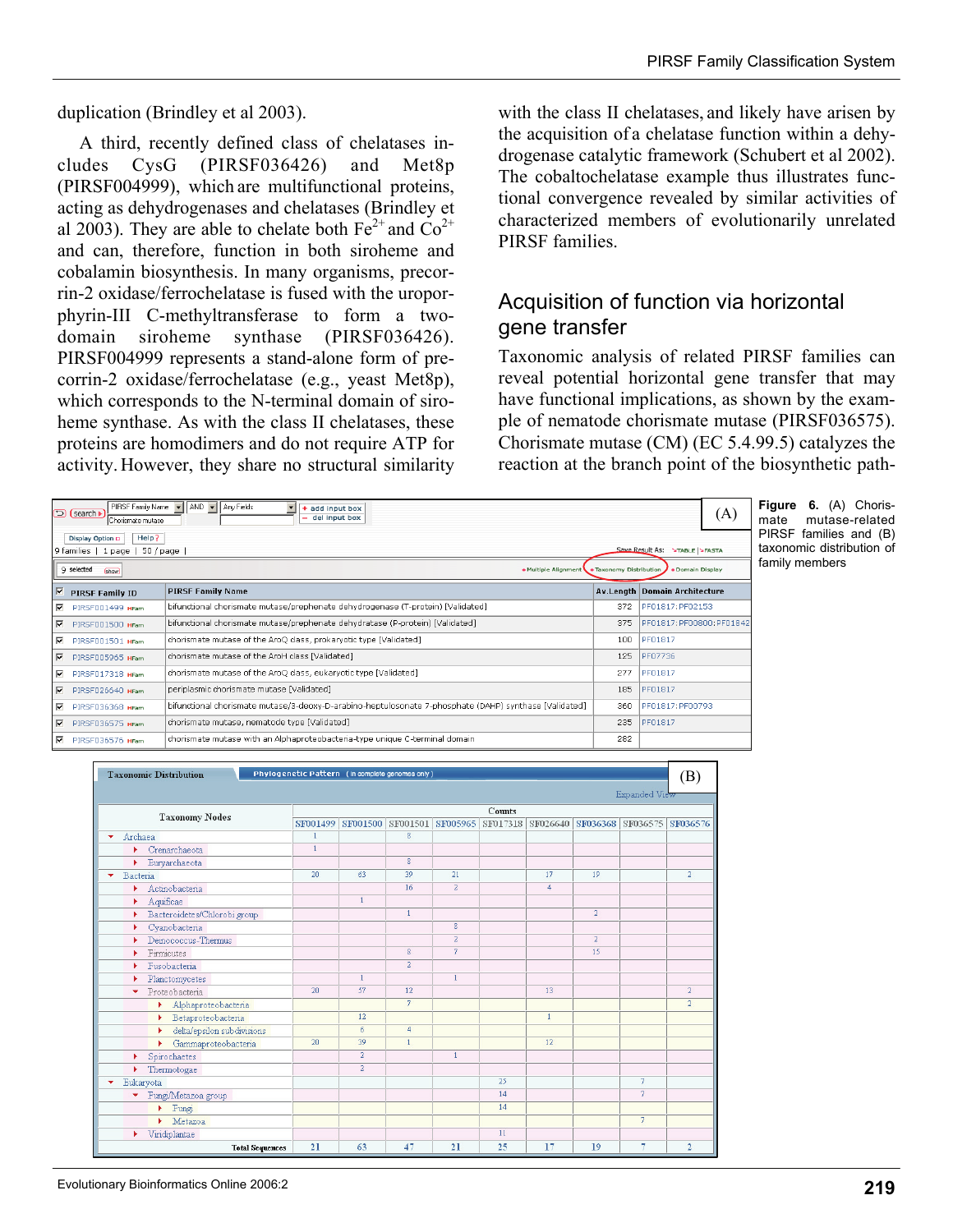way leading to the three aromatic amino acids, phenylalanine, tryptophan and tyrosine. It is part of the shikimate pathway, which is present only in bacteria, archaea, fungi, and plants. The taxonomic browser view of the nine chorismate mutase-related PIRSF families (Figure 6), however, reveals that PIRSF036575 is an animal-specific family, or more specifically (as revealed by expanding the Metazoa node down to the leaf nodes), is found in a specialized group of plant-pathogenic nematodes. Nematode CMs are produced in the esophageal glands and secreted into the plant and are thought to be involved in virulence. They appear to function within the plant cell to manipulate the plant's shikimate pathway, which controls plant cell growth, development, structure, and pathogen defense (Bekal et al 2003).

Sequence similarity analysis shows that the nematode CM is most closely related to periplasmic CM (PIRSF026640). Periplasmic CM is a subclass of the AroQ class CM, and is twice the size of cytoplasmic AroQ protein due to a unique C-terminal domain of unknown function (Calhoun et al 2001). Members of the periplasmic CM family may be involved in pathogenicity, as most members are pathogenic bacteria. This opens a possibility that chorismate mutases may have been acquired in plantpathogenic nematodes as a result of horizontal gene transfer from bacteria with the conservation of pathogenicity-related function.

# **Conclusions**

PIRSF classification, which considers both fulllength similarity and domain architecture, discriminates between single- and multi-domain proteins, showing functional differences associated with the presence or absence of one or more domains. Furthermore, specific biological functions (as opposed to generic biochemical functions) can seldom be inferred solely from the generic functions of the constituent domains, and proteins with different biological functions may have similar domain organization. Therefore, full-length protein functional annotation, based on homeomorphic protein families (sharing the same domain architecture and often the same biological function of the whole protein) and subfamilies (sharing the same function), is also important for providing the high-quality functional annotation.

The PIRSF classification provides family-based annotation for individual protein members. This annotation method has advantages over traditional "genome-by-genome" or "protein-by-protein" annotation, especially when coupled with the PIR name rules and site rules for accurate and consistent transfer of annotations from the corresponding PIRSF families and subfamilies (Natale et al 2005).

Coupling protein family classification and data integration allows associative studies of protein sequence, function, and structure. Domain-based or structural classification-based searches allow identification of protein families sharing domains or structural fold classes. Functional convergence and functional divergence are revealed by the relationships between protein family classification and curated family names and functions. With the underlying taxonomic information, protein families that occur in given lineages can be identified. The systematic approach for protein family curation using integrative data leads to novel predictions and functional inferences for uncharacterized "hypothetical" proteins, and to detection and correction of genome annotation errors. Such studies may serve as a basis for further analysis of protein functional evolution.

# **Acknowledgements**

The project is supported by grant U01-HG02712 from the National Institutes of Health and grant DBI-0138188 from the National Science Foundation.

# **References**

- Andreeva A, Howorth D, Brenner SE, et al. 2004. SCOP database in 2004: refinements integrate structure and sequence family data. *Nucleic Acids Res,* 32:D226-9.
- Aravind L, Mazumder R, Vasudevan S, et al. 2002. Trends in protein evolution inferred from sequence and structure analysis. *Curr Opin Struct Biol,* 12:392-9.
- Arighi CN, Hartnell LM, Aguilar RC, et al. 2004. Role of the mammalian retromer in sorting of the cation-independent mannose 6-phosphate receptor. *J Cell Biol*, 165:123-33.
- Ausmees N, Mayer R, Weinhouse H, et al. 2001. Genetic data indicate that proteins containing the GGDEF domain possess diguanylate cyclase activity. *FEMS Microbiol Lett,* 204:163-7.
- Bateman A, Coin L, Durbin R, et al. 2004. The Pfam protein families database. *Nucleic Acids Res,* 32:D138-41.
- Bekal S, Niblack TL, Lambert KN. 2003. A chorismate mutase from the soybean cyst nematode *Heterodera glycines* shows polymorphisms that correlate with virulence. *Mol Plant Microbe Interact,* 16:439-46.
- Brindley AA, Raux E, Leech HK, et al. 2003. A story of chelatase evolution: identification and characterization of a small 13-15-kDa "ancestral" cobaltochelatase (CbiXS) in the archaea. *J Biol Chem*, 278:22388-95.